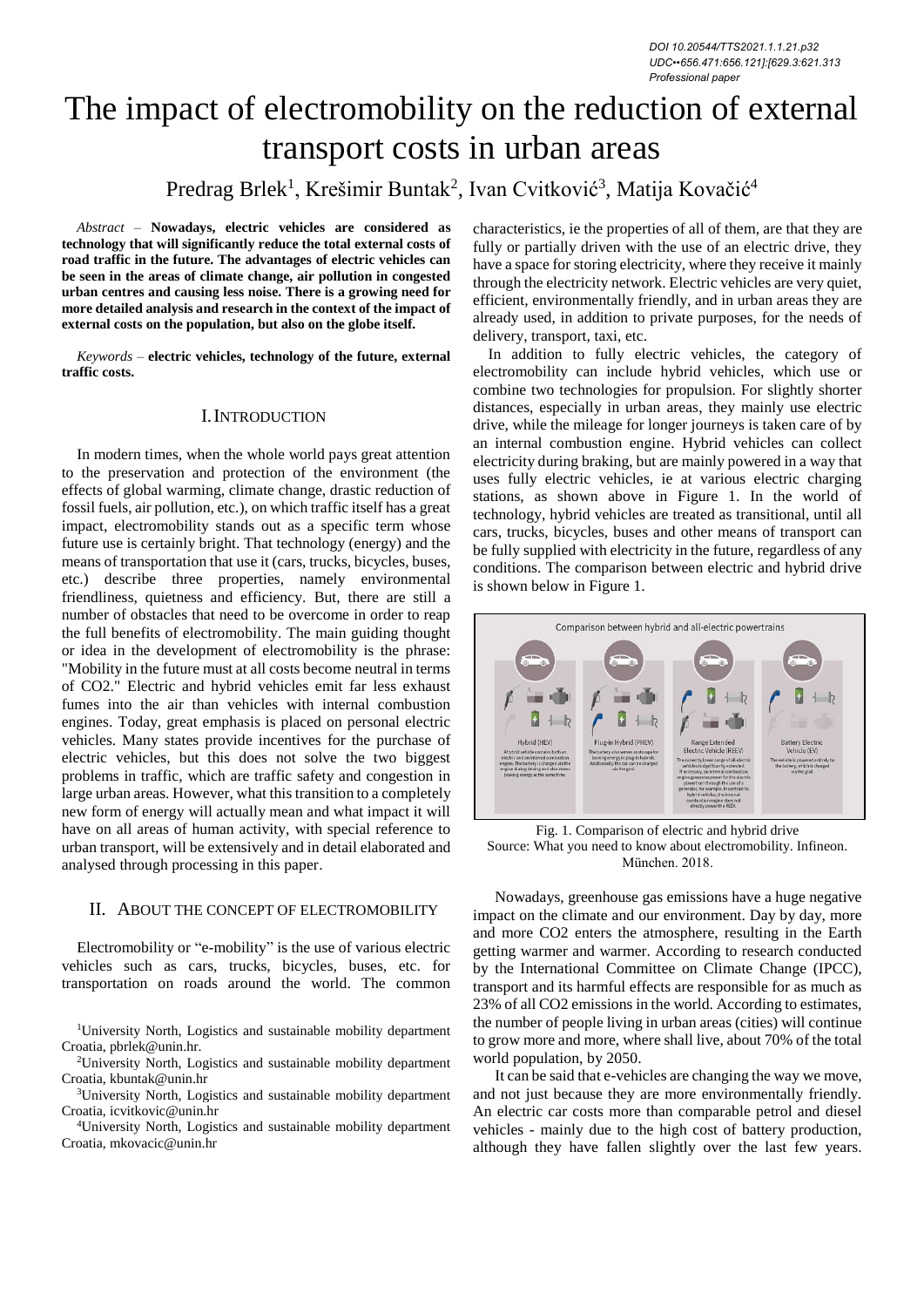However, electricity is much cheaper than fossil fuels, and electric-powered vehicles require less frequent maintenance and repairs than those powered by a gasoline or diesel engine. E-vehicles do not require oil changes and various filters, and there is no exhaust system, belts and V-belts on them. An internal combustion engine has about 2,500 components that need to be manufactured and assembled, while an electric motor has only about 250 of them. Electric cars are serviced quickly using software updates (such as cell phones, computers, tablets, smart watches, etc.). The same requires a stable and fast internet connection, which can be a problem in more rural areas.

Lithium-ion batteries used in e-vehicles have a long service life, high energy density and can be constantly recharged. Batteries lose some of their capacity after 8 to 10 years, but that doesn't mean they are damaged, they simply store slightly less energy. Most electric cars today have batteries with a capacity of 20 to 60 kWh. In the future, batteries will be used in e-cars for the conception and stabilization of the so-called smart grids. If, for example, the sun and wind provide most of the energy supply capacity, a problem will arise - supply and demand for it will vary, depending on the weather and inconvenience. Therefore, intelligent technology, which will be incorporated into e-cars in the future, should be used to absorb and store excess energy, eg when there are many sunny days or the weather is extremely windy. On the other hand, with intelligent technology, excess energy could be transferred from the e-car back to the smart grid. By installing a photovoltaic system on the roof of their home, e-car owners can greatly reduce their dependence on external energy sources. Also, by implementing a wall box, unnecessary driving with an electric car to a service station can be eliminated.

According to BNEF, there are currently 4,000 e-buses in Europe (not only battery electric buses but also plugin hybrids, trolleybus IMC and fuel cell buses). However, 98% of electric buses are used in Chinese cities. Also, according to EV Volumes, there are 10.8 million battery-electric and plug-in hybrid vehicles in the world today. This number indicates approximately 0.5% of the total number of passenger cars traveling the world. Some forecasts say that by 2030 the number of such vehicles will increase by the next 30%. Some developed European countries are well above that average, so the percentage of electric vehicles in Norway is around 16%, while in Sweden and the Netherlands it is between 3 and 4%.

According to the European Environment Agency, as of the end of 2019, the largest number of BEV vehicles was in Germany, accounting for 34,280 vehicles. Germany was followed by the United Kingdom, which had more PHEV vehicles than Germany, with 44,334 thousand. Table 1 shows an overview by type of vehicle from 2010 to 2018 for EU-28. Share od electric vehicles id still to small to be significant.

Some countries in the European Union have introduced incentives to buy electric vehicles and install electric chargers. For example, some of them offers tax benefits, some certain percentage of the price or fixed incentives from  $\epsilon$ 3000-5000.

| Table 1                                  |
|------------------------------------------|
| NUMBER OF ELECTRIC VEHICLES IN THE EU 28 |
| FROM 2010 TO 2018                        |

| <b>YEAR</b> | <b>BATTERY</b><br><b>ELECTRIC</b> | <b>ELECTRIC</b><br>PLUG-IN | <b>SHARE OD</b><br><b>ELECTRIC</b><br><b>VEHICLES</b> |
|-------------|-----------------------------------|----------------------------|-------------------------------------------------------|
| 2010        | 734                               | $\mathbf{\Omega}$          | 0.006                                                 |
| 2011        | 7,759                             | $\Omega$                   | 0.06                                                  |
| 2012        | 13,986                            | 9,000                      | 0.191                                                 |
| 2013        | 24,175                            | 31,167                     | 0.466                                                 |
| 2014        | 37,855                            | 68,180                     | 0.845                                                 |
| 2015        | 56,756                            | 103,553                    | 1.074                                                 |
| 2016        | 64,316                            | 93,707                     | 1.164                                                 |
| 2017        | 97,143                            | 126,898                    | 1.481                                                 |
| 2018        | 148,454                           | 145,898                    | 2.002                                                 |

Source: author's work, data from: European Environment Agency. Electric vehicles as a proportion of the total fleet. Available on: [https://www.eea.europa.eu/data-and](https://www.eea.europa.eu/data-and-maps/indicators/proportion-of-vehicle-fleet-meeting-4/assessment-4)[maps/indicators/proportion-of-vehicle-fleet-meeting-](https://www.eea.europa.eu/data-and-maps/indicators/proportion-of-vehicle-fleet-meeting-4/assessment-4)[4/assessment-4](https://www.eea.europa.eu/data-and-maps/indicators/proportion-of-vehicle-fleet-meeting-4/assessment-4)

Although the Covid-19 pandemic slowed many branches and stunted the economy, micromobility seized the opportunity. The service of public e-scooters, e-bikes and emopeds is available in more than 600 cities in more than 50 countries around the world. Although it is impossible to get an accurate figure, as the number is increasing day by day, it is estimated that there are about 350 million such vehicles, which is about 25% of all two / three wheels in traffic worldwide. Most of them are in China.

Light commercial vehicles reached 380,000 units in 2019, and most truck manufacturers are still upgrading existing ones and testing larger and larger trucks for electricity.

# III. ESTIMATED EXTERNAL COSTS FOR ELECTRIC VEHICLES

The external costs for which electric vehicles are responsible differ from those for vehicles with internal combustion engines mainly in two areas - air pollution and climate change. These two types of external costs largely depend on the method of estimation, the basic portfolio of power plants in a particular area, and the charging time of electric vehicles. Each of these segments increases the level of uncertainty in the final cost estimate. Another difference is in the creation of noise during the night, especially for traffic in urban areas.

Due to the need for comparison, it is assumed that the further development of components affecting the external costs of electric vehicles will be comparable to those generated by vehicles with internal combustion engines. The same applies to the external costs of components related to traffic safety, noise, vehicle production and traffic congestion. The cost of the component based on the development of the core power plant portfolio is related to air pollution and climate change.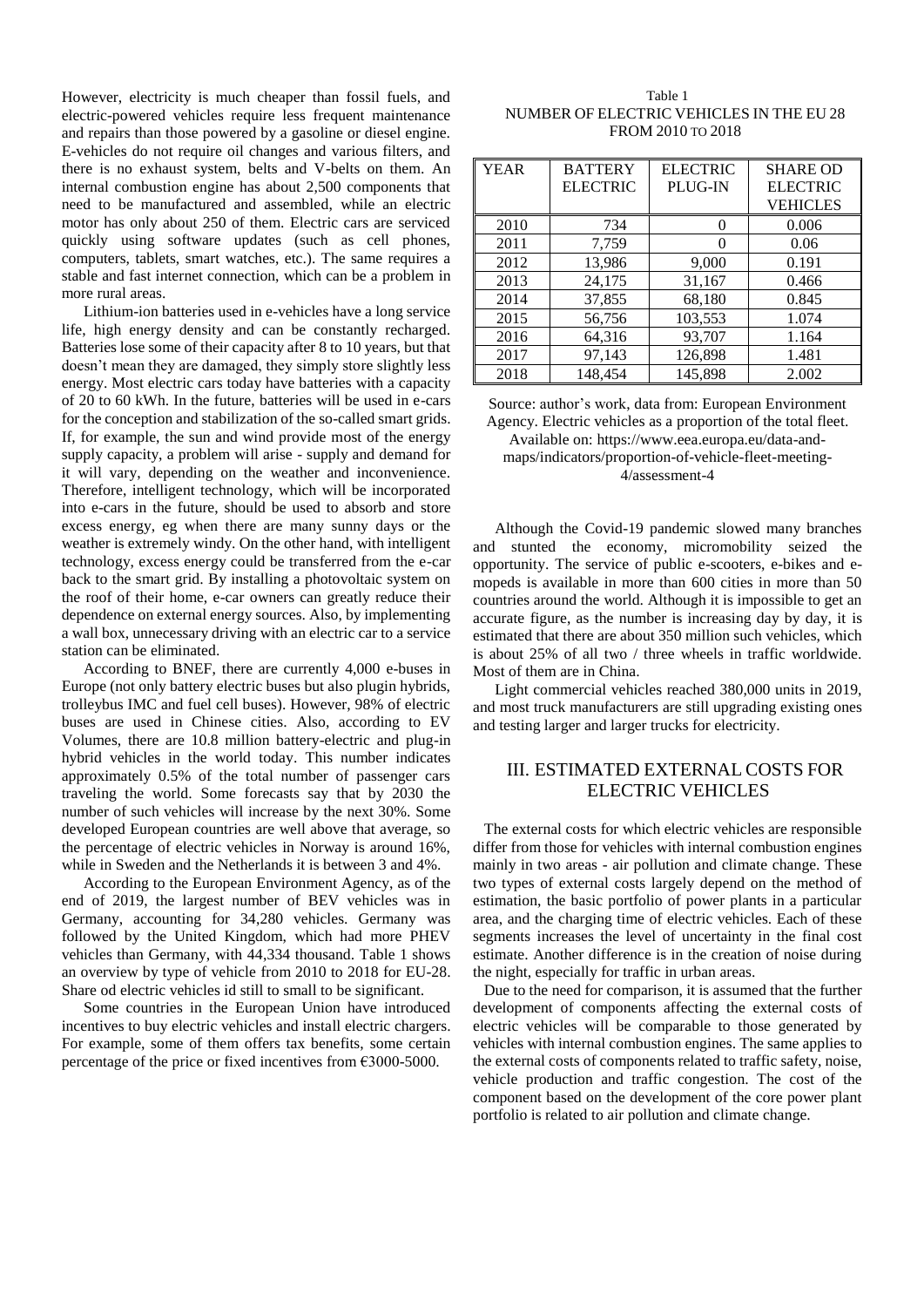As CO2 emission costs are generally very high, it is considered that the external costs of climate change will remain constant as far as electric vehicles are concerned. However, as far as air pollution is concerned, external costs will be reduced to some extent, due to changes that will occur in the production (generation) of electricity.

In the area that includes the transport of people with different types of motor vehicles, no significant innovations are expected before the beginning of 2030, and this mainly refers to: driving cycles, vehicle design, population density, payment options, etc. There will be some changes in overall external traffic costs per individual vehicle should be based on the following assumptions (with the increasing use of electric vehicles, ie efforts to replace the current conventional vehicles):

- **1. Traffic safety** that area is being addressed with the increasing use of advanced in-vehicle technologies and the principles of the European Safety Vision for zero transport deaths by 2050. Therefore, it is assumed that by 2030 there will be about 50% fewer traffic deaths, which will directly affect the reduction of external costs of traffic accidents in the same amount.
- **2. Air pollution** as external costs in that area are already at a very low level (2.8% of total external costs in 2010), and technological progress is in a limited zone, ie at its peak, with more massive with the use of electric vehicles, only a marginal reduction of external costs of about 10% is expected by the beginning of 2030.
- **3. Climate change** although technological improvements in vehicles are foreseen in terms of fuel efficiency by around 40% (impact of new laws), on the other hand, the total unit cost per tonne of CO2 is expected to increase from 120 to 200 euros, which will be ultimately identified as a balanced effect. However, the change in the value of external costs in this area could be more drastically affected by the potential breakthrough of biofuels in the automotive market.
- **4. Noise pollution** it is assumed that further developments in engine and tire technology will result in even "quieter" vehicles, which will have a positive impact on the reduction of traffic noise, as well as on external costs in the area, where it is expected to fall from about 10% by the beginning of 2030.
- **5. Vehicle production** assumptions are that the trend of reducing CO2 emissions during vehicle production will continue (mainly due to the reduction of specific emissions for electricity production). Calculated, the figure should be reduced from 6 to 5 tons per e-vehicle by the beginning of 2030. However, the previously mentioned increase in unit costs of CO2 to 200 euros will be reflected in an increase in external costs of as much as 1,000 euros per individual vehicle, which could seriously worry everyone in the automotive industry, including buyers (users) of vehicles.
- **6. Traffic congestion** external costs in this area will change differently in urban and rural areas. Thus, it will decrease in cities by about 10% by 2030 due to technological advances and various innovations in public transport systems, alternative modes of transport and IT systems, as well as more restrictive regulations for vehicles powered by internal combustion engines (petrol, diesel). On the other

hand, it is assumed that external costs in rural areas will increase by the same amount, ie by 10%.

#### Table 2 E-VEHICLE APPLICATION AND EXPECTED EXTERNAL COST REDUCTION

| <b>External costs</b>              | Reduction    |
|------------------------------------|--------------|
|                                    | until 2030   |
| Safety                             | $-50%$       |
| Air pollution                      | $-10%$       |
| Climate change                     | $0\%$        |
| - fuel efficiency                  | $-40%$       |
| - total unit cost per tonne of CO2 | $+40%$       |
| Noise pollution                    | $-10%$       |
| Vehicle production                 | $+25%$       |
| - reducing CO2 emissions during    |              |
| vehicle production                 | $-15%$       |
| - total unit cost per tonne of CO2 | $+40%$       |
| Traffic congestion                 | $\sim -10\%$ |
| - urban areas                      | $-10%$       |
| - rural areas                      | $+10%$       |
| Urban VS rural areas               | $-6\%$       |
| Ascending and descending           | $-10%$       |
| processes                          |              |

Source: author's work, data from: Jochem, P.; Doll, C.; Fichnter, W.: External costs of electric vehicles.

- Transportation Research Part D: Transport and Environment (Volume 42). MPRA. Karlsruhe. 2016.
- **7. Urban Vs. rural areas** on the roads between urban and rural areas, the share of total travel (number of total trips) is expected to decrease from 0.26 to 0.20, as well as within urban areas, which may ultimately be reflected in the reduction of external transport costs.
- **8. Ascending and descending processes** in this area, external costs are expected to be reduced by about 10%, mainly due to the growing awareness of the associated problems, which have so far been ignored.

With the declaration of a pandemic and global lockdown, many people were left at home, and thus, the otherwise congested streets as the biggest producers of air pollution, became empty. That lack of passenger cars on the streets caused a drop-in emissions of carbon dioxide, nitrogen dioxide and fine particulate matter. According to Google Population Mobility Report data, during lockdown, population mobility in many countries decreased by more than 50% compared to the same period last year, which certainly affected the reduction of external transport costs.

# IV. CONCLUSION

According to the current situation in technical and technological development, electric vehicles certainly stand out as a promising technology for facing future challenges in road transport, but also for reducing the total external costs in the same branch of transport. For this purpose, a differentiation was